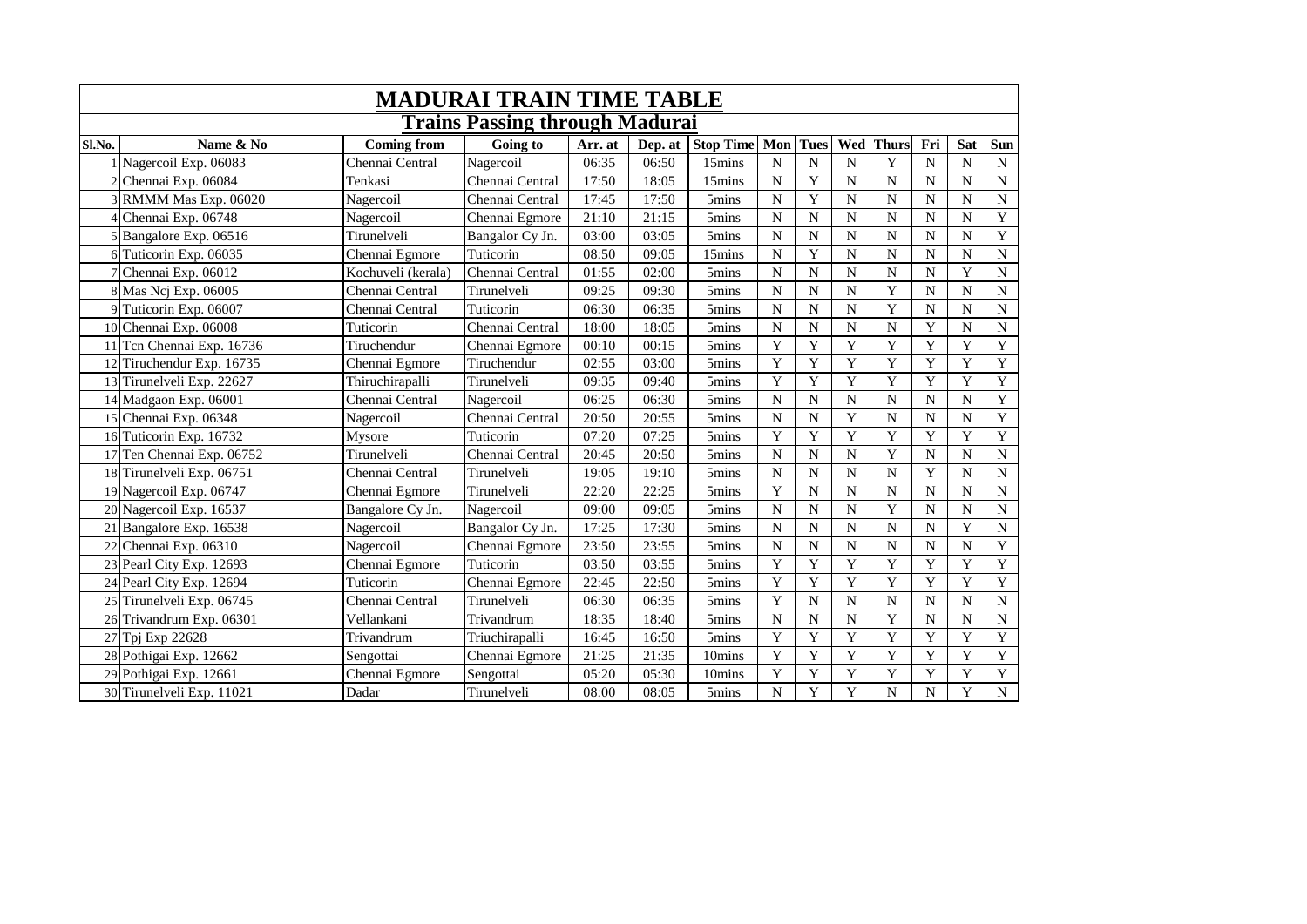| 31 Bangalore Exp. 17236       | Nagercoil        | Bangalor Cy Jn. | 23:45 | 23:50 | 5mins              | Y              | Y           | Y         | Y           | Y           | Y              | Y                       |
|-------------------------------|------------------|-----------------|-------|-------|--------------------|----------------|-------------|-----------|-------------|-------------|----------------|-------------------------|
| 32 Kanyakumari Exp. 12665     | Howrah           | Kanyakumari     | 06:34 | 06:35 | 1 <sub>min</sub>   | Y              | N           | N         | N           | N           | N              | ${\bf N}$               |
| Dadar Ten Exp. 22629<br>33    | Dadar            | Tirunelveli     | 00:35 | 00:40 | 5mins              | N              | $\mathbf N$ | N         | $\mathbf N$ | Y           | N              | ${\bf N}$               |
| Tpty Rmm Exp. 16779<br>34     | Tirupati         | Rameshwaram     | 04:40 | 04:45 | 5mins              | N              | Y           | N         | ${\bf N}$   | Y           | N              | $\overline{Y}$          |
| 35 Tn Cbe Link Exp. 16611     | Tuticorin        | Coimbatore      | 01:00 | 01:05 | 5mins              | Y              | Y           | Y         | Y           | Y           | Y              | $\mathbf Y$             |
| 36 Cbe Tn Link Exp. 16612     | Coimbatore       | Tuticorin       | 02:00 | 02:05 | 5mins              | Y              | Y           | Y         | Y           | Y           | Y              | $\overline{\mathbf{Y}}$ |
| 37 Nagercoil Exp. 16351       | Mumbai CST       | Nagercoil       | 21:55 | 22:00 | 5mins              | N              | Y           | N         | N           | N           | Y              | ${\bf N}$               |
| 38 Cape Rmm Exp. 22622        | Kanyakumari      | Rameshwaram     | 02:10 | 02:20 | 10mins             | N              | Y           | N         | ${\bf N}$   | Y           | N              | $\overline{Y}$          |
| 39 Coimbatore Exp. 16609      | Nagercoil        | Coimbatore      | 01:00 | 01:05 | 5mins              | Y              | Y           | Y         | Y           | $\mathbf Y$ | Y              | $\overline{Y}$          |
| Tiruchendur Exp. 16105<br>40  | Chennai Egmore   | Tiruchendur     | 02:55 | 03:00 | 5mins              | Y              | $\mathbf Y$ | Y         | Y           | Y           | Y              | $\overline{Y}$          |
| Tcn Chennai Exp. 16106<br>41  | Tiruchendur      | Chennai Egmore  | 23:40 | 23:45 | 5mins              | Y              | Y           | Y         | Y           | $\mathbf Y$ | Y              | $\overline{Y}$          |
| 42 Ms Guruvayur Express 16127 | Chennai Egmore   | Guruvayur       | 16:05 | 16:15 | $10 \text{ min}$   | Y              | Y           | Y         | Y           | Y           | Y              | $\mathbf Y$             |
| 43 Kanyakumari Express 12633  | Chennai Egmore   | Kanyakumari     | 01:45 | 01:55 | $10 \text{ min}$   | Y              | Y           | Y         | Y           | Y           | Y              | $\mathbf Y$             |
| 44 Guv Chennai Express 16128  | Guruvayur        | Chennai Egmore  | 11:05 | 11:15 | $10 \text{ min}$   | Y              | Y           | Y         | Y           | Y           | Y              | $\mathbf Y$             |
| 45 Kanyakumari Express 12634  | Kanvakumari      | Chennai Egmore  | 21:45 | 21:55 | $10 \text{ min}$   | Y              | Y           | Y         | Y           | Y           | Y              | $\mathbf Y$             |
| 46 Nellai Express 12631       | Chennai Egmore   | Tirunelveli     | 04:30 | 04:40 | $10 \text{ min}$   | Y              | Y           | Y         | Y           | Y           | Y              | $\mathbf Y$             |
| Nellai Express 12632<br>47    | Tirunelveli      | Chennai Egmore  | 22:00 | 22:10 | $10 \text{ min}$   | Y              | Y           | Y         | Y           | Y           | Y              | $\mathbf Y$             |
| 48 Nagarcoil Express 16339    | Mumbai CST       | Nagercoil       | 20:55 | 21:00 | 5 min              | N              | N           | Y         | Y           | Y           | N              | $\overline{Y}$          |
| Ten Dr Express 22630<br>49    | Tirunelveli      | Dadar           | 09:50 | 09:55 | $5 \text{ min}$    | N              | N           | Y         | $\mathbf N$ | $\mathbf N$ | N              | $\overline{N}$          |
| 50 Ncj Mumbai Express 16352   | Nagercoil        | Mumbai CST      | 09:50 | 09:55 | $5 \text{ min}$    | N              | N           | N         | Y           | N           | N              | $\overline{Y}$          |
| 51 Rmm Cape Express 22621     | Rameshwaram      | Kanyakumari     | 23:30 | 23:40 | $10 \text{ min}$   | Y              | N           | N         | Y           | N           | Y              | ${\bf N}$               |
| 52 Rmm Tpty Express 16780     | Rameshwaram      | Tirupati        | 18:55 | 19:00 | 5 min              | Y              | N           | N         | Y           | N           | Y              | ${\bf N}$               |
| 53 Nagercoil Express 12667    | Chennai Egmore   | Nagercoil       | 03:20 | 03:25 | $5 \text{ min}$    | N              | N           | N         | Y           | N           | N              | ${\bf N}$               |
| 54 Nagercoil Express 12689    | Chennai Central  | Nagercoil       | 06:30 | 06:35 | $5 \text{ min}$    | N              | $\mathbf N$ | N         | ${\bf N}$   | Y           | N              | ${\bf N}$               |
| 55 Nagercoil Express 17235    | Bangalore Cy Jn. | Nagercoil       | 02:45 | 02:50 | $5 \text{ min}$    | Y              | Y           | Y         | Y           | Y           | Y              | $\mathbf Y$             |
| 56 Chennai Express 12668      | Nagercoil        | Chennai Egmore  | 21:10 | 21:15 | 5 min              | $\mathbf N$    | $\mathbf N$ | N         | N           | Y           | N              | ${\bf N}$               |
| 57 Cape Howrah Express 12666  | Kanyakumari      | Howrah          | 12:45 | 12:50 | $5 \text{ min}$    | N              | N           | N         | ${\bf N}$   | N           | Y              | ${\bf N}$               |
| 58 Vivek Express 19567        | Tuticorin        | Okha            | 01:55 | 02:00 | $5 \ \mathrm{min}$ | N              | N           | N         | $\mathbf N$ | N           | N              | $\overline{Y}$          |
| 59 Tn Ms Link Express 16130   | Tuticorin        | Chennai Egmore  | 11:05 | 11:15 | $10 \text{ min}$   | Y              | Y           | Y         | $\mathbf Y$ | Y           | Y              | $\overline{Y}$          |
| 60 Ncj Chennai Express 12690  | Nagercoil        | Chennai Central | 00:10 | 00:15 | 5 min              | $\overline{N}$ | ${\bf N}$   | ${\bf N}$ | ${\bf N}$   | $\mathbf N$ | $\overline{N}$ | $\overline{Y}$          |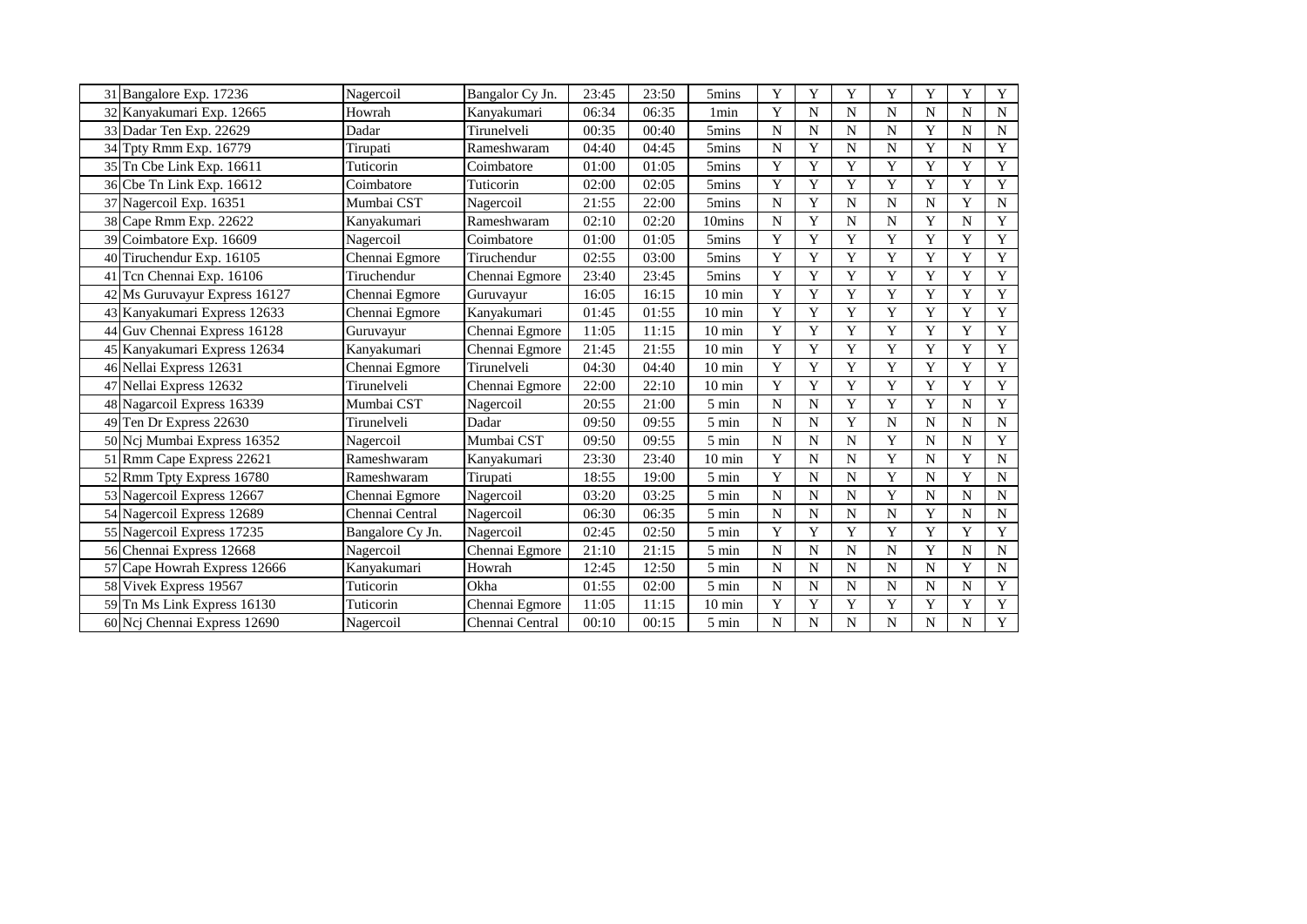| 61 Rameswaram Express 16734     | Okha             | Rameshwaram      | 16:00 | 16:05 | 5 min              | N | Y           | N           | N           | N           | N           | N                     |
|---------------------------------|------------------|------------------|-------|-------|--------------------|---|-------------|-------------|-------------|-------------|-------------|-----------------------|
| 62 Mysore Express 16235         | Tuticorin        | Mysore           | 19:45 | 19:50 | 5 min              | Y | Y           | Y           | Y           | Y           | Y           | $\mathbf Y$           |
| 63 Vivek Express 19568          | Okha             | Tuticorin        | 03:20 | 03:25 | $5 \text{ min}$    | N | $\mathbf N$ | $\mathbf N$ | Y           | N           | N           | ${\bf N}$             |
| 64 Kacheguda Express 16354      | Nagercoil        | Kacheguda        | 12:45 | 12:50 | $5 \ \mathrm{min}$ | N | Y           | N           | N           | N           | N           | ${\bf N}$             |
| 65 Rmm Okha Express 16733       | Rameshwaram      | Okha             | 00:25 | 00:30 | 5 min              | N | N           | N           | N           | Y           | N           | ${\bf N}$             |
| 66 Ms Ten Premium 00607         | Chennai Egmore   | Tirunelveli      | 04:30 | 04:45 | $15 \text{ min}$   | N | N           | Y           | N           | N           | N           | $\mathbf N$           |
| Thirukkural Express 12642<br>67 | H Nizamuddin     | Kanyakumari      | 03:20 | 03:25 | $5 \text{ min}$    | Y | N           | $\mathbf N$ | N           | N           | Y           | $\mathbf N$           |
| 68 Ncj Ms Express 06352         | Nagercoil        | Chennai Egmore   | 20:50 | 21:10 | $20 \text{ min}$   | Y | N           | N           | N           | N           | N           | $\mathbf N$           |
| 69 Yesvantpur Express 06597     | Nagercoil        | Yesvantpur       | 17:25 | 17:30 | 5 min              | N | N           | Y           | ${\bf N}$   | N           | N           | $\overline{\text{N}}$ |
| 70 Ms Ncj Premium 00611         | Chennai Egmore   | Nagercoil        | 23:25 | 23:40 | $15$ min           | N | Y           | $\mathbf N$ | N           | N           | N           | ${\bf N}$             |
| 71 Ms Ncj Express 06351         | Chennai Egmore   | Nagercoil        | 23:25 | 23:40 | $15 \text{ min}$   | N | $\mathbf N$ | $\mathbf N$ | N           | Y           | N           | ${\bf N}$             |
| 72 Yesvantpur Express 06599     | Nagercoil        | Yesvantpur       | 20:30 | 20:45 | $15 \text{ min}$   | N | N           | $\mathbf N$ | N           | N           | N           | $\overline{Y}$        |
| Ten Ms Express 06716<br>73      | Tirunelveli      | Chennai Egmore   | 21:10 | 21:15 | 5 min              | N | N           | N           | N           | $\mathbf N$ | N           | $\mathbf Y$           |
| Ten Express 06715<br>74         | Chennai Egmore   | Tirunelveli      | 08:45 | 08:50 | $5 \text{ min}$    | Y | N           | N           | N           | N           | N           | ${\bf N}$             |
| 75 Ncj Pnbe Express 06354       | Nagercoil        | Patna            | 11:45 | 11:50 | 5 min              | N | $\mathbf N$ | $\mathbf N$ | $\mathbf N$ | N           | N           | $\mathbf Y$           |
| 76 Ten Jammu Express 16787      | Tirunelveli      | Jammu Tawi       | 19:20 | 19:25 | 5 min              | Y | $\mathbf N$ | $\mathbf N$ | $\mathbf N$ | Y           | N           | ${\bf N}$             |
| 77 Mumbai Express 16340         | Nagercoil        | Mumbai CST       | 11:45 | 11:50 | $5 \text{ min}$    | Y | Y           | Y           | $\mathbf N$ | Y           | N           | ${\bf N}$             |
| 78 Himsagar Express 16318       | Jammu Tawi       | Kanyakumari      | 14:50 | 14:55 | 5 min              | Y | N           | ${\bf N}$   | N           | N           | N           | ${\bf N}$             |
| 79 Tirukkural Express 12641     | Kanyakumari      | H Nizamuddin     | 00:10 | 00:15 | $5 \text{ min}$    | N | N           | Y           | N           | Y           | N           | ${\bf N}$             |
| 80 Pearl City Express 12693     | Chennai Egmore   | Tuticorin        | 03:40 | 03:50 | $10 \text{ min}$   | Y | Y           | Y           | Y           | Y           | Y           | $\mathbf Y$           |
| 81 Chalukya Express 11022       | Tirunelveli      | Dadar            | 17:25 | 17:30 | $5 \text{ min}$    | Y | N           | N           | Y           | Y           | N           | ${\bf N}$             |
| 82 Nagercoil Express 16610      | Coimbatore       | Nagercoil        | 02:00 | 02:05 | $5 \text{ min}$    | Y | Y           | Y           | Y           | Y           | Y           | $\mathbf Y$           |
| 83 Keg Nej Express 16353        | Kacheguda        | Nagercoil        | 15:15 | 15:20 | $5 \text{ min}$    | N | N           | Y           | N           | N           | N           | $\mathbf N$           |
| 84 Ms Tn Link Express 16129     | Chennai Egmore   | Tuticorin        | 16:05 | 16:15 | $10 \text{ min}$   | Y | Y           | Y           | Y           | Y           | Y           | $\mathbf Y$           |
| 85 Pearl City Express 12694     | Tuticorin        | Chennai Egmore   | 22:45 | 22:55 | $10 \text{ min}$   | Y | Y           | Y           | Y           | Y           | Y           | Y                     |
| 86 Navyug Express 16688         | Jammu Tawi       | Mangalore Cntrl  | 19:05 | 19:10 | 5 min              | N | $\mathbf N$ | $\mathbf N$ | Y           | N           | N           | ${\bf N}$             |
| 87 Anantapuri Express 16724     | Trivandrum Cntrl | Chennai Egmore   | 22:55 | 23:05 | $10 \text{ min}$   | Y | Y           | Y           | Y           | Y           | Y           | $\mathbf Y$           |
| 88 Anantapuri Express 16723     | Chennai Egmore   | Trivandrum Cntrl | 04:50 | 05:00 | $10 \text{ min}$   | Y | Y           | Y           | Y           | Y           | Y           | $\mathbf Y$           |
| 89 Tuticorin Express 16236      | Mysore           | Tuticorin        | 07:20 | 07:25 | 5 min              | Y | $\mathbf Y$ | Y           | Y           | Y           | $\mathbf Y$ | $\overline{Y}$        |